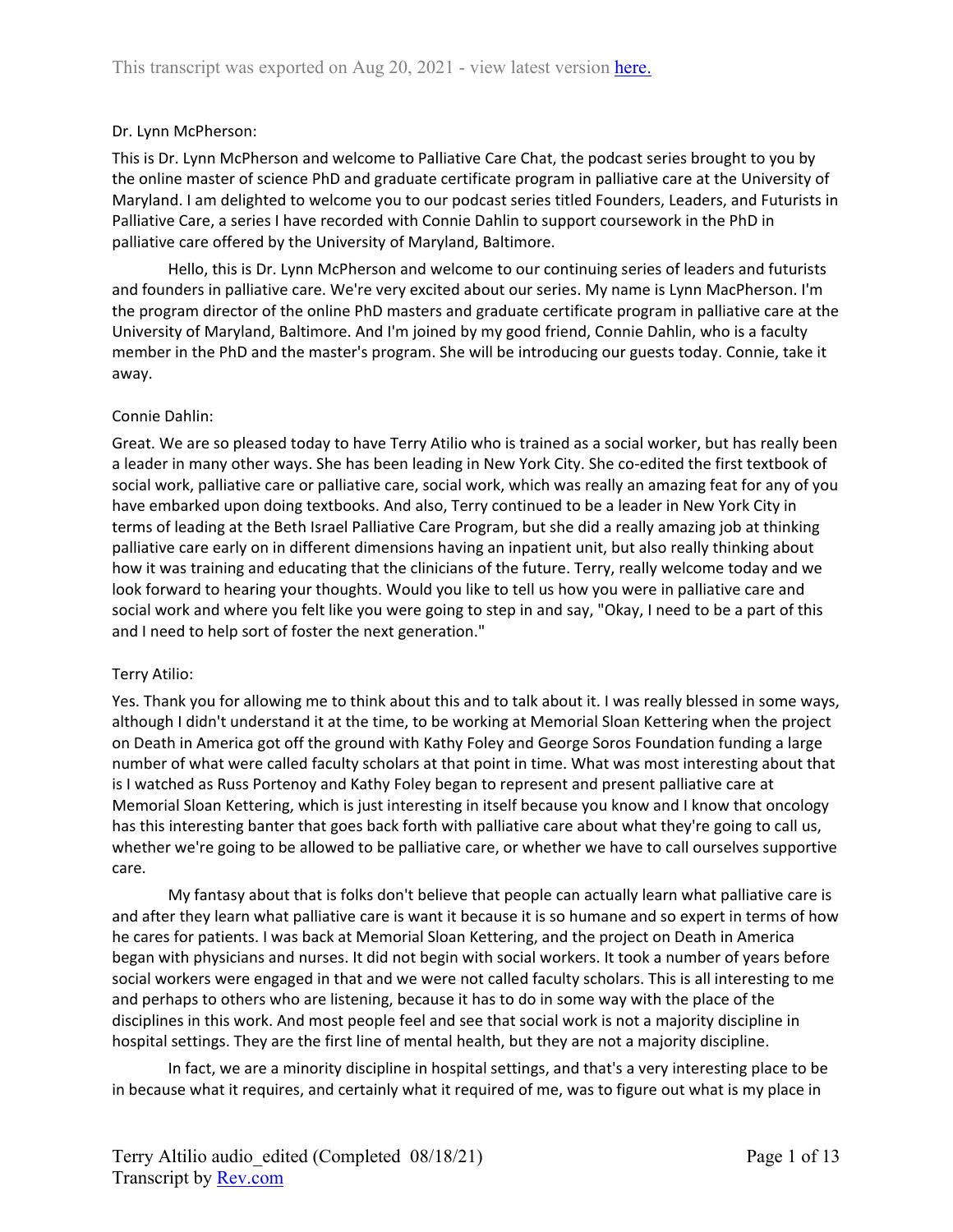this. Part of that was affirmed when the project on Death in America decided they were going to call us social work leaders. We were not called faculty scholars. We were called social work leaders. When you think about our origin story of palliative care, for me, this is part of it. This is part of the origin story and what we continue to work on, if you will, as a specialty.

They finally decided they were going to put a lot of money into what was called faculty scholars and through the whatever of Russ Portenoy, visionary guy, he suggested we should have a fellowship at Beth Israel, a social work fellowship. That was the project on Death in America Social Work Leadership Award that we got was to establish the first social work fellowship, postgraduate fellowship in palliative care in the country. It also was used to establish a social work listserv, which has been in place, believe it or not. I just had to check this out because we have to find a new home for it. We just checked this out. It's been in place for approximately 20 years.

Connie Dahlin:

Wow.

Terry Atilio:

It has exchanged 23,000 messages.

Connie Dahlin:

Wow.

### Terry Atilio:

We created a listserv and we created a social work fellowship, which in some ways, there are now a couple of fellowships in the country. Not a lot social work fellowships, post-grad fellows, social work fellowships. The fellowship has continued through the philanthropy of a private person whose daughter we cared for. Russ and I cared for her and a consequence of that care and that commitment she funded the fellowship. I'm going to say for 15 years, for a really long time. All of that said, the true thing, I think, that began to give me a voice and social worker voice was the text. The text of palliative social work. And we would not have had that text had it not been for Betty [Farrow 00:06:23]. Betty Farrow, wonderful nurse. Well, she's more than a nurse. I don't have to tell anybody with Betty Farrow's credentials are. You all know Betty Farrow. She motivated us and encouraged us and encouraged Oxford to support a textbook of palliative social work. That is a very concrete thing. It is a concrete thing and a concrete message to the world.

And we're now doing the second edition, which I will not talk about. It's like, "Yes, we will do this." It's an amazing experience in one sense because it really does reflect the growth in the field of palliative care and it also reflects the enhanced expertise of social work and the enhanced expertise that we need if we are going to continue as a specialty. What I had eventually came to was that silence gives consent. I had to figure out how to have a voice because social work has a unique way of viewing the world. We've used persons in environment that really is essential to palliative care. It is a basic social work tenant. And not only do we view patients in their environment, which we all know has become so much more essential when we talk about social determinants of health, when we talk about the inequities in our country. Understanding a person's environment is essential.

The second thing that we come at this work from has to do with starting where a patient is and that became very important to me when I saw how de-legitimized many of our patients were, especially in their reports of pain and their experience of pain and symptoms. I finally decided that I could not be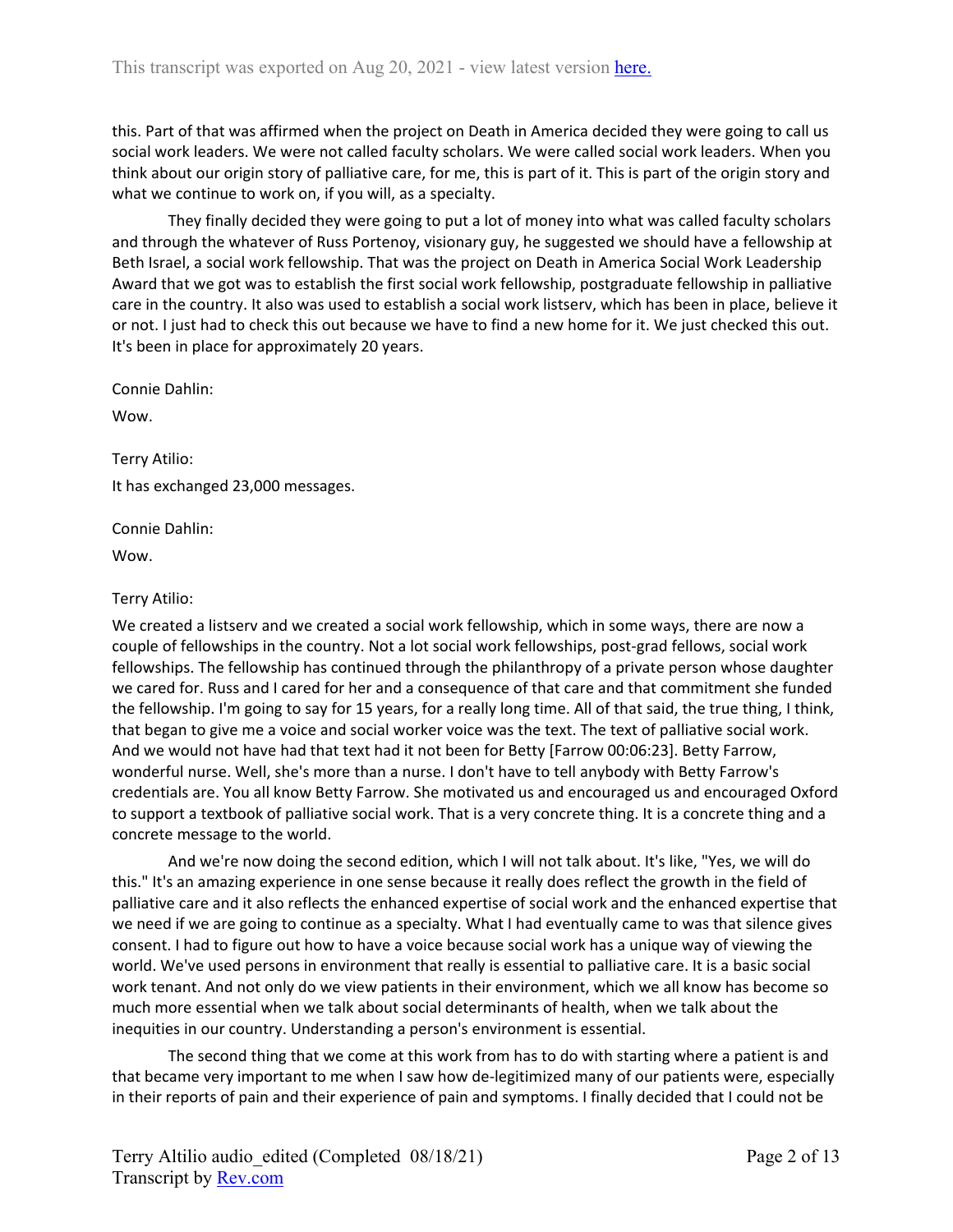silent anymore and that I had to stop feeling sorry for myself. I was either going to have a voice and the consequence of that. This is a challenge for social work because we are a minority discipline in the settings in which we work and yet we have amazing perspectives that frame how palliative care in my brain is at its best. It's at its best because it's talking about human beings, how they live their lives, and how that all relates to medical decision-making.

Finally, and I don't know what it was, probably after the book or maybe a little bit before the book, I just decided that we could no longer act as if we didn't have the autonomy and the authority to take a larger place in this work, because it wasn't going to be given to us. I will tell you, if you look at the origin story of palliative care, it's quite hierarchal. It's quite white, we know that, and it wasn't going to be given. That meant there would be some kind of tension and there continues, I think, to be some kind of tension in terms of the important work of how we work together, how we understand. And I know that your program will support this.

How we understand that while there are shared skills, we come at this work from a different discipline specific training and we are not to give that up. I know I learned a ton about pain, but I didn't know what my doctors knew. I had to count on them for certain aspects of the work that we were doing and they had to count on me. And we had to count on nursing and we had to count on chaplaincy. This idea of egalitarian process between us all is something I think we have to be careful at. I think we need to be the experts at who we are, the discipline that we have chosen, and weave all that together because palliative care is a beautiful place where it gets woven all together. Social work is unique in that sense, as this chaplaincy. You're certainly a minority discipline in the work. The worry and I've had this worry for a long time. I continue to have it.

I think the fusion of palliative care and hospice is challenging and creates both opportunities and also challenges. I think that hospice, when it started to call itself an industry, crossed some kind of a line that I don't understand. It must have something to do with profit making. I think that we have to be really careful about how we bridge that relationship. Not only careful, but I think that we have to become a voice because there is something certainly about calling the care of people who are coming to the end of their lives, an industry that, for me, defeats what palliative care has been intending to build over the last two or three decades. That's like a worry that I have and I'm saying it here because you're doing this course. I don't know where it's going to be.

Oh, the other worry that I have about where palliative care is going. One of the questions was about what's the tipping point? What was the tipping point in palliative care? The tipping point, I think, for social work was the book. It was concrete. It was on a shelf with physician, nursing, and social work. There was something about that representation that was important for us. When I think about tipping point, I get a little nervous about that because I think I've listened and read Diane Meyer talking about the tipping point, perhaps, that we achieved during the pandemic when everybody needed us in a way that they had not needed us before. And what I worry about is that that is going to skew the whole process that we were working toward, which had to do with primary palliative care.

How do we balance that? Yes, we are important. Yes, we've done tremendous work during the pandemic. We had their backs, as the quote says, "We had their backs," but how do we now get back to what we hope will be some semblance of normalcy in terms of care? How do we get back to this idea that palliative care specialists will never meet the need that we are talking about in this country and certainly around the world. How do we now get back to the idea that primary palliative care that we have to support our colleagues or physician and nursing colleagues and social work colleagues? We did a second book, which is a guide and the guide is for health social workers. It's our version of primary palliative care for health social workers. It's based on the eight domains, Connie. You're intimate in the eight domains. Based on the age domains. Each chapter is a domain of palliative care.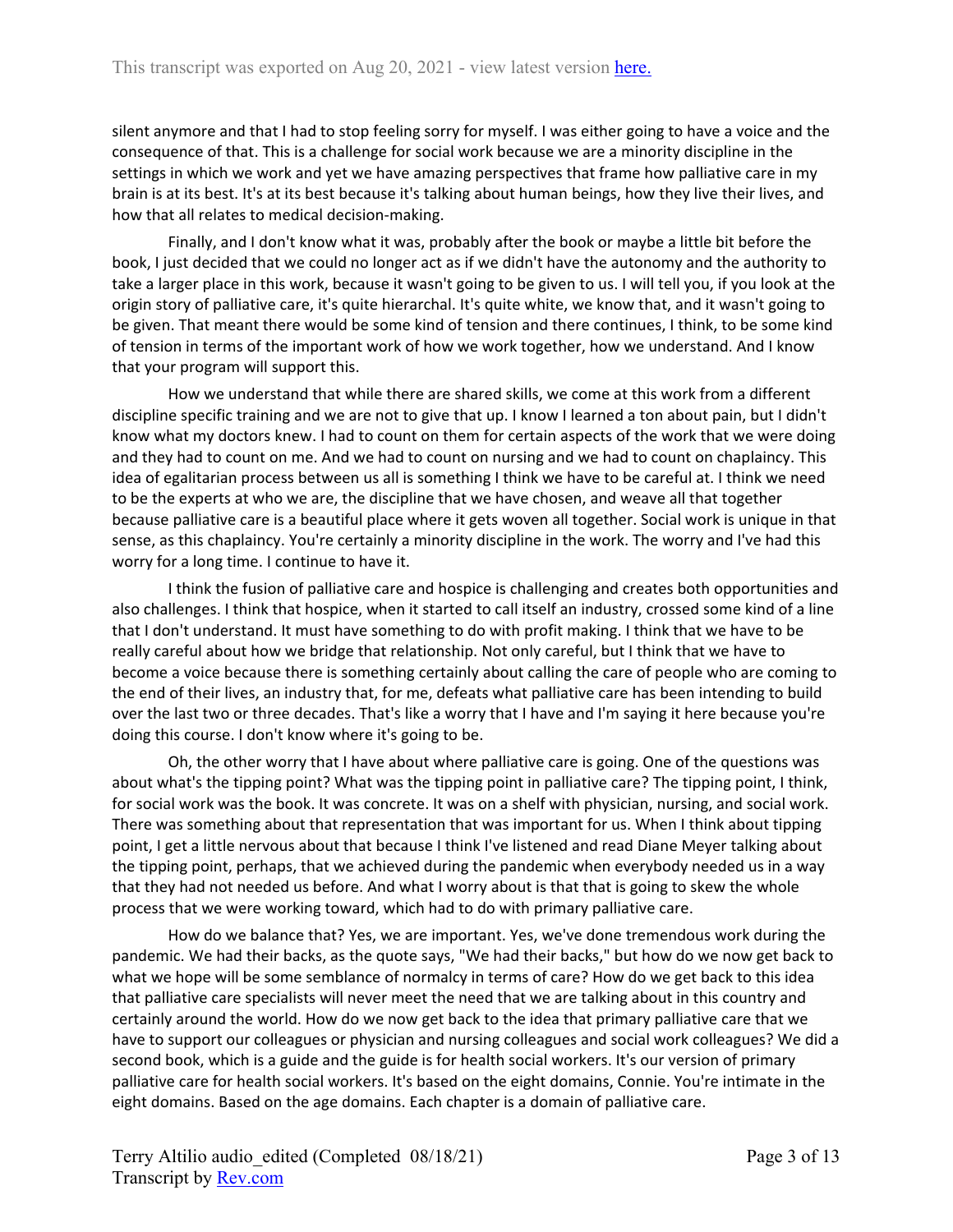The message of that book was you have skills. You cannot walk into a patient room who's just been diagnosed with metastatic cancer and begin the conversation with discharge planning. That is not social work. That is not social work. How do we blend? How do we figure out how to move ahead primary palliative care, as well as continue to build the specialty, the experts, the leaders, the researchers, and so on and so forth who will lead the specialty forward? I don't want to lose that because we will never be able to care for all the people that need palliative care, certainly not around the world. Just forget the world, forget the numbers.

## Connie Dahlin:

You brought up some interesting points though because, first of all, I think that you have witnessed to this real growth. I think your role in social work ... I think this part that you bring up Terry is this sort of equity amongst the team. We talk about equity, but we haven't talked about equity really with the team and what does that mean? And I would suggest to you that I've had social workers who are better at assessing pain than some of my interns or residents. And so, I don't want to also minimize the sense that there's an assessment piece and whether social workers can prescribe is one thing, but then sometimes they do and chaplains as well, do a much better job of assessing because they're really meeting that patient where they're at and understand the context.

And so, I just really want to acknowledge that. And I think you're right about some of the hierarchy, particularly as you think about palliative care coming out of the academic medical center. It's very different when you go into a community or a rural setting. And I think it changes a bit because there isn't such this rigid part of it. But I also just want to think about when you've talked about this primary palliative care, you bring up this important point that I think for our students to think about. And yes, we were part of the pandemic. It wasn't ours because it was really critical care in the ED folks and we were teaching these skills. But when I go back and look at some of the resources that we're putting out there quickly we had to get things quick and we didn't have the time.

But we have to go back and look at some of those and say, "We did that because we were in a pandemic and we still are, but we have a little ... some places right now or in a little bit of a lull. We'll see what happens in the fall. But is that the highest quality that we want to have?" We put stuff in place, but I go back and look at some of it and I'm like, "Ew, is that what I want long-term? There's a quality part, but then there's also, to your point of saying, "We do have to go back to that" and we have to make sure that we're, I would say, inculcating it in all areas. And I think for me having started off in the community in hospice, then growing a hospice in rural areas and a home care part of a ... palliative care part of a home care back to a hospital back to the community. I have worried a lot regionally because I've been across the country because I see some such skilled social workers who are relegated to discharge planning.

And, sometimes, I'm saying to them, "Well, can you do this part of your role?" And there's this part of saying, "Well, I'm not allowed" and that just breaks my heart. And so I guess my comment to you is, so how do we around that help empower our social workers to work to the top of their education and their license? And then, how do we as a field continue to think about that?

# Terry Atilio:

You know what's interesting to me about that observation is that from my point of view it is not just social workers that need folks to advocate for them. I think it is our doctor colleagues who are expected to see people in 15 or seven minutes and provide compassionate care. I think we, as a specialty, need to think about the level of advocacy rather than what I often see is accommodation to crazy things in our system. Crazy things in our system like the hospitals that are running around trying to sign somebody on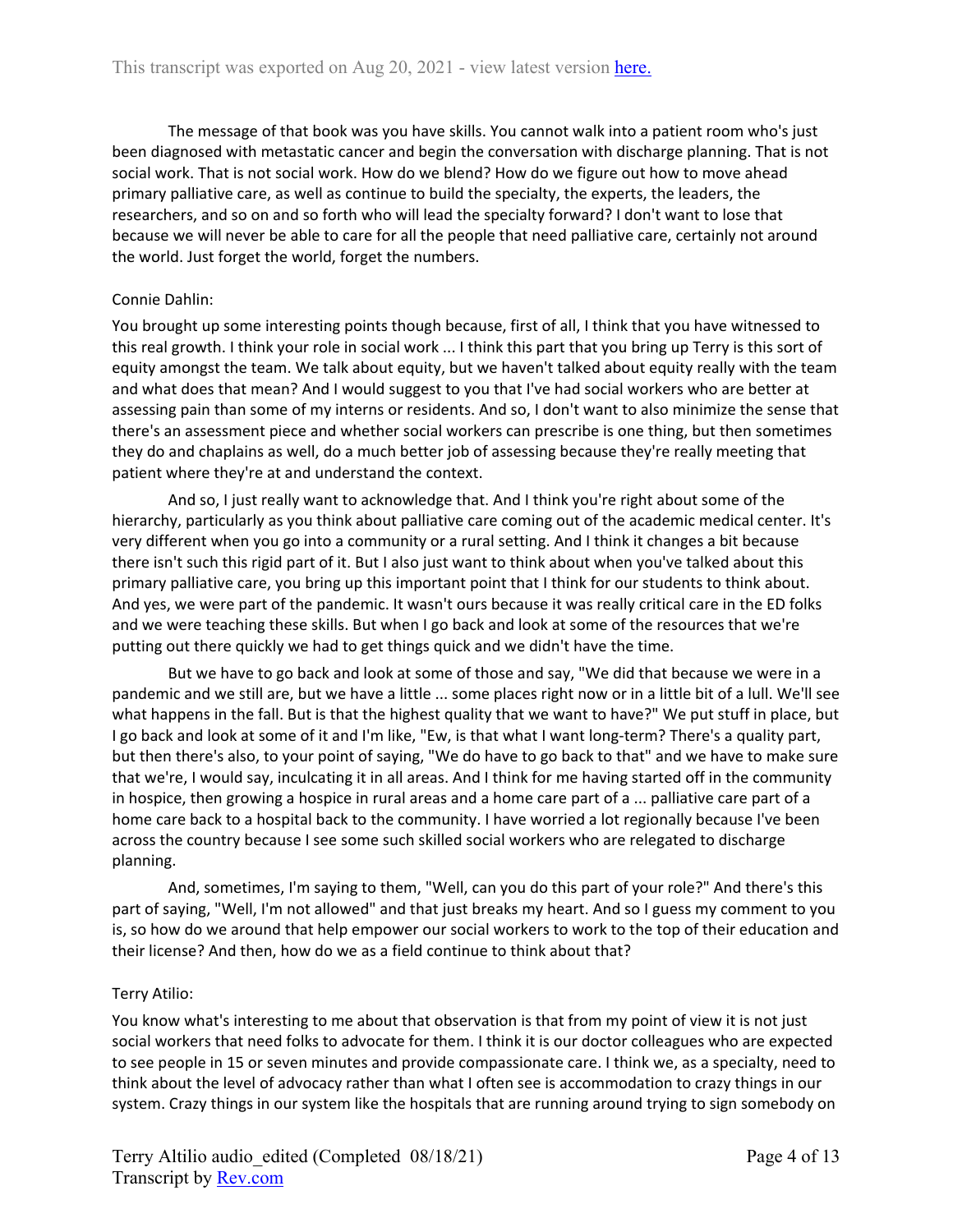to hospice before they die so the mortality rates are not what the mortality rates might be. Why would we accommodate to that? I think that we need as leaders and as future leaders, and this is not an overnight thing. Those social workers who are doing discharge planning and some of them are saying that's because what they tell me, this is all I can do. And others are quite comfortable in that place, so we need to make them uncomfortable. We need to create discomfort around that.

I think it is broader. I think that there is a level of advocacy that we need to be taking on and maybe we are, and I just don't know about it, on a national level where we, as specialists, are saying, "You can't possibly do this kind of work in 15 minutes." What we expect and what we hope will become care of human beings rather than care of bodies. I appreciate how that fixes on social work and it was really interesting to me is as I see it also. I'm not sure why this would be. I see it also quite painfully in my physician colleagues and perhaps in nursing as well.

I don't have the same sense about that and maybe also it is because when we talk about how we work together as a team and an equity and so on and so forth, we are not always morally distressed by the same thing. We are not always upset by the same things that we see in our world, because we have different responsibilities. I say when I teach social workers, "You will never write a prescription that is by a person's body when they're found dead because they took all those pills." Anyway, it makes me profoundly sad, but it also is really, really important that while we can talk about equity between the disciplines we do not carry the same risk.

We need to be talking that. We need to talk about it out loud, because you cannot have an authentic conversation if you can not talk about the difference in risk. You cannot have an authentic conversation if you're not talking about money and who's doing the billing and who's not doing the billing. We don't bill. Most of the time we don't bill and a lot of my colleagues want to start billing for advanced care planning. Everybody's going to be running around trying to figure out how to bill for advanced care planning, because it can now be paid for. What is the matter with that? I think that that equity is very interesting in teams, what it means, and how we achieve authentic conversations.

I had a doctor once said to me, "You will never understand, Terry, what it feels like to do something like a resuscitation that you feel is medically, morally, and ethically wrong, but you do it because you don't have the, whatever, the legal authority, the whatever authority, or the family has not agreed" and I got that. And then I said, "Then you will never understand what it feels like to have a family coerced into a decision because of the way we use language and the way we talk to patients." There is a difference in how we see the same event and I think that's beautiful to talk about because it really reflects our different training. And that's why we bring people together in his team. That's the richness of team is the different training.

# Connie Dahlin:

Well, what you also bring up is this interesting context and there's a couple pieces to it. One, I have been working with some people because this whole part about billing is crazy because there is no data and it's not been done on palliative care and it's been brought over there from ED or whatever, but not really about our practice. One, it isn't even representative of the intensity. Two, as you know, it isn't equitable because we aren't necessarily charging for everybody's time. Three is this interesting part that I see. I'd be curious and I think for our leaders, it's really important. We, in palliative care, really focus on this very personal engagement with patients and families. We like it, of course, to be in the same room but, of course, COVID has taught us that telehealth is part of it. I do think there's some positive things about tele-health.

I think in terms of an equity lens, there is some potential that we need to pay attention to. And other people will, "No, no, no."I always maintain, if it's easy for us, then that means it's hard for the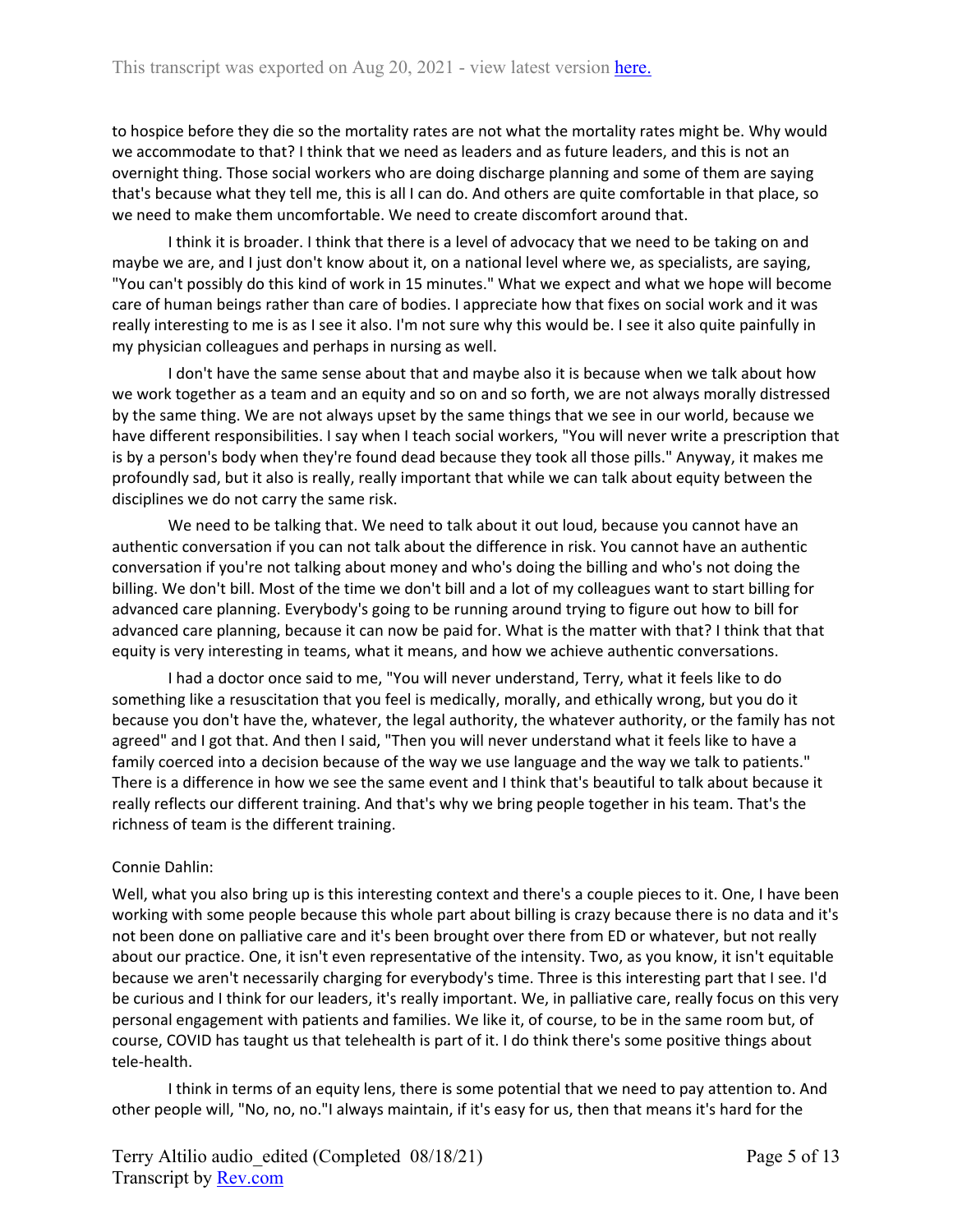patients. It should be hard for us because this is hard work. But where I was going with you was I find that teams are not willing to put in that time and energy that it really to have those hard conversations, they're willing to do it with the patients and families, but as a team to sit down, it's like, "Oh, we don't have the time. That's not important." And yet, we know that face-to-face time as a team is critical and will make or break a team in the long run. Or also, we saw in the pandemic, the teams that were wellestablished did better than the ones who had not done this because they got pulled apart.

And yet, with generational differences and age differences, it's a very interesting part about the work that's necessary and appreciated by the uppers that like spending an hour with your team is well worth the investment, even if it's not done. We get into this whole piece. How do we help our leaders understand we need at all? You're going to need to spend time as a team so you can stay together in these difficult times. You are going to disagree sometimes and that's okay. And if you don't, if you're constantly looking outward instead of inward, then your work isn't going to be very good and you will get into more of this moral distress because there's no place to even mention it. It's an interesting thing for the future that I don't think we thought about as much, maybe 10 or 15 years ago. I think it was like, "Oh, of course, if you work together it'll be fine" but I think that's not true.

## Terry Atilio:

Mm-hmm (affirmative). I was listening to you. I was also wondering, and you have to know you're talking to somebody that does not have a smartphone. I only have a flip phone that I take out when I travel. I do not carry a phone with me. I do wonder the technological connection that people have all the time. They're texting each other, all kinds of connecting going on, not necessarily in the same physical space. You're not necessarily seeing each other, seeing each other's facial expressions and all that. And I do wonder if part of what we've seen change over the years has to do with this idea that we are communicating, because there's a lot of communication going on, but it's not necessarily in the same spot and it's not necessarily putting the technology away and actually talking to each other faceto-face.

### Dr. Lynn McPherson:

That's interesting because I've noticed that I'm not content with a phone call anymore. I at least want FaceTime or Zoom because I want to look at people.

### Connie Dahlin:

No, I think that's true. I mean, I think that it was hard to get people to do Zoom calls, whatever, because they were like, "Oh, you're, you're trying to invade my space." And yet, I think we saw after that, when you can't see somebody's expression to what they're saying you can't put that whole non nonverbal language together with what they're saying. And I think that perhaps this substitute, if we can't be in the same room, how does that ... And it can work for a bit of time, but then I think there's a sense of finally needing some sort of time. I know that with my own team. We didn't see each other for over a year and then we had a socially distant masked party in somebody's backyard. No hugging was allowed or anything like that, but there was something just about being within six feet of each other and laughing and joking and all being together.

I was thinking about how long it's been and thinking, "Okay, it's been like seven or eight months. Like, maybe we just need to meet outside in the park again." But I think it's funny how those things ... what holds us together. I think the other part, Terry, that I think a lot about is this use of all of the teams and I think our social work and chaplain colleagues are so important for just this emotional intelligence that many people don't have. And yet, I don't want them to ever have to be responsible totally for the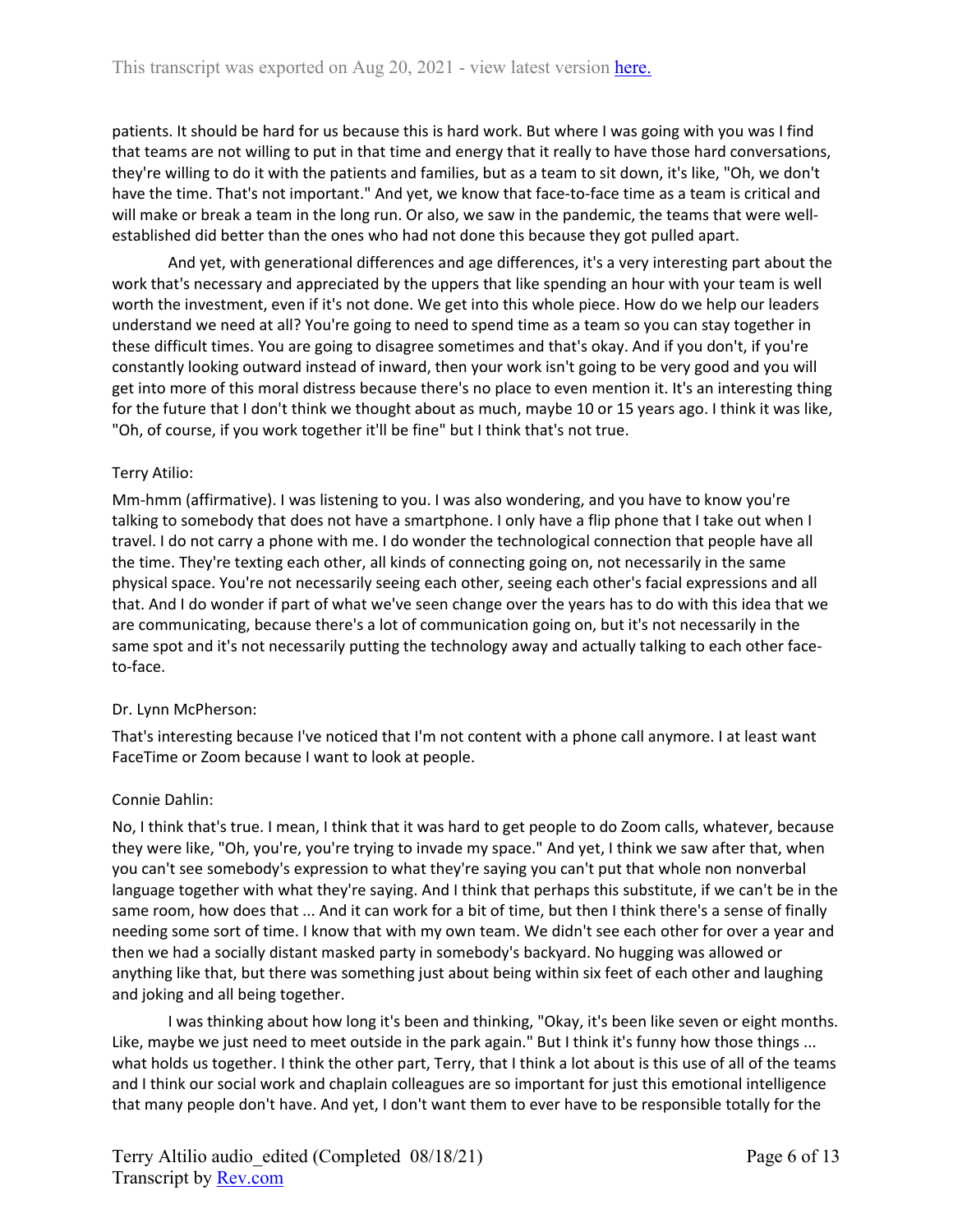team health because that's not fair either. And I see a lot of teams saying, "Oh, well, since we have social workers and chaplains, they're responsible" and yet it puts them in this place of not being to be part of it because then they have to pull back and monitor. That's about that.

## Terry Atilio:

What's really interesting about that is it always makes me nervous when I hear the social workers or the wellness people or something. I don't know. They have titles for people who watch out for the wellness of a team. My thought is always, "And what about my wellness? Who's watching out for my wellness because why would we assume that mine is any less? How many less vulnerable than other folks?" We take it, which is so interesting to me. I have a worry about us doing advanced care planning. My brain, you can't do advanced care planning unless you've got good medicine. Unless this patient understands their medical circumstance. We are not the experts on that. We certainly are the experts on the emotional and what will happen with your family if you do it this way. I get a little nervous as we try to figure out how to be part of this constellation, how we accept things, and engage in things that we need to be more cautious about. We just need to-

## Connie Dahlin:

That's interesting, because Respecting Choices would say they taught volunteers how to do advanced care planning. I've just listened to all seven modules and they use the example of in case you get hit by a car, which I thought that's not necessarily what I would use. And in this time and age, I think I would say, "COVID is around, have you thought about that?" They're very clear that it's not a clinician and in fact the clinician can be clearer. I mean, the volunteer can be clearer because they don't have a bias. It's going to be really interesting, I think, of like who out in terms of different roles. And guess in that the other part that you brought up earlier is what is the status of education for social workers? You mentioned there not very many fellowships. And when I do an online search, I can't find very many graduate programs in social work. So do you want to speak a little bit about that?

### Terry Atilio:

Yeah, sure. There's a post-grad program at NYU. There's a post-grad program at Smith, there's a postgrad program at the University of California, San Marco. In terms of pure social work, Fordham and NYU have, at the master's level, selected students who are supported in a palliative care track, if you will. Maybe they're given some kind of financial support, I don't know about that, because I stay away from it. I teach in all of them. Those three I teach in and I teach it for them. And so, the Fordham program, the NYU program are at the level of master's degree with a specialization in palliative care. UCSM is across the country, so it's done through the internet. It's not even Zoomed. Most of it is writing really. It's a course that goes on for, I think, eight months. Eight months, it's a long course and I only teach a very small part of it.

And the course at Smith has been in existence for a long time, since the project on Death in America. I believe NYU and Smith's course were initially funded in part by project on Death in America. I can't swear to that, but it seems to me there's some kind of a link there. They continue to have a program which before COVID was people came to North Hampton for a week and they studied together and learn together. And then they went back to their various places in the country and had mentors and so on and so forth. I don't know how to get this out there. I find it really interesting because you're very involved in palliative care nationally and across organizations and so on and so forth. I'm going to tell you, there are 100s of social workers who have been specialty palliative care trained.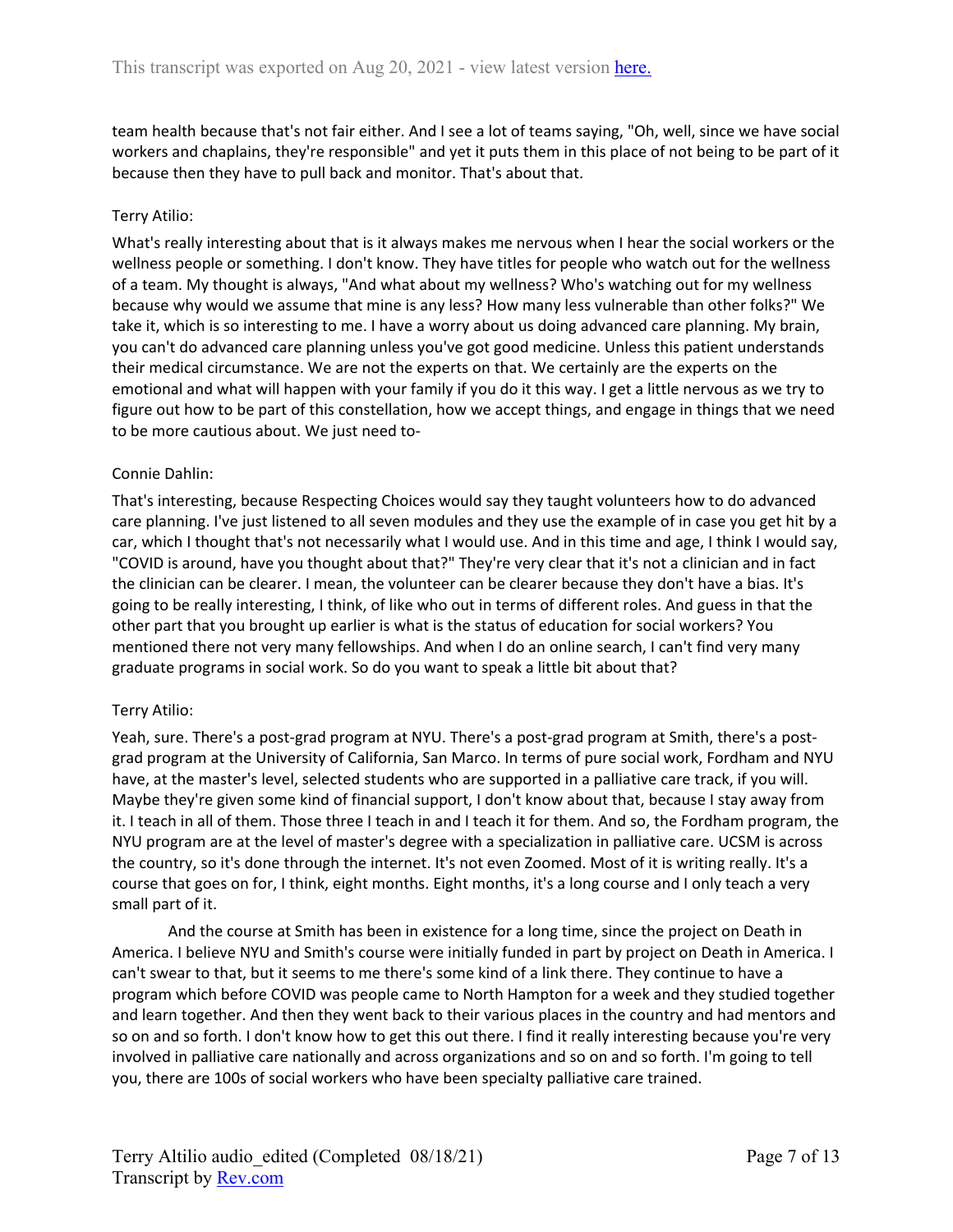### Connie Dahlin:

Are those same social workers ... I know that we've heard a lot in terms of the future of trying to get certification for all the disciplines and we have it for medicine. We have it for nursing. I know social work has it. I don't know of the numbers because I know at first it was under NSW and then it's moved over to [inaudible 00:32:22]. I know Lynn dreams of having certification for pharmacy, but that's a whole political beast. Thoughts about how or how the field is getting social workers to get certified to kind of demonstrate that.

### Terry Atilio:

Yes. I don't know. Maybe certification got off the ground three years ago. I'm not sure how many social workers have been certified, but I know how to find that out. It's a test-based certification, which is very different than the NASW certification, which really was watered down and had no test. It had no demonstration of what perhaps you need to learn or need to understand to be a palliative care social worker. The certification is in place. Certification, in order to be sustainable, has got to bring in money. In our country, everything comes down to money. And now Vicki left. She's the executive director of the certification program. That's a step in the right direction. That means, to me that there is enough financial foundation, if you will, to have somebody in that role.

I think it's maybe three years we've had the certification. That's really important. My fantasy was that the primary palliative care, so palliative social work book would somehow be integrated into health social work curriculums in master's degree programs. That's still my fantasy. I don't think it's happening, but it would be wonderful because what we learned when we did that book is that in some ways, by creating the specialty, and I don't know if this has happened in medicine and nursing, because there's so many more numbers, but that by creating the specialty, perhaps we did not honor our healthcare colleagues in the way that we needed to honor them. And so, we created another hierarchy, essentially, not intentionally in an effort to join this hierarchy. It's really so interesting when you think about power and you think about identifying with a power structure and how one does that.

I can say that the best thing that ever happened me to social work was to have the book on the shelf. But by having the book on the shelf, what we also did was we said, "We have a skillset that you do not. This is a specialty skillset, like oncology and nephrology and so on and so forth, but palliative care, many of the skills of palliative care are skills that health social workers either have or ought to have." I feel like we need to sort of backtrack or we need to recover that connection. And I think about it as fluidity that we need to help social workers to recognize the power of their work, the opportunity that they have.

They're wandering around the healthcare settings all the time. The rural social workers that you're talking about there, some of them are grounding the programs. Some of them are grounding the programs. How do we help those social workers to understand the responsibility in that? The responsibility in that, not just the power in it, because it does have power tattooed, but more than that, the responsibility as a social worker.

### Connie Dahlin:

Well, you bring up a good thing, I think, though also of I think we do have to be careful and not be arrogant at times because when you get involved with patients. We have marketed ourselves to say, "We have the time to have the conversations that you don't," which I think to some people can be a bit insulting and that we know the patients better. I do worry sometimes that you have primary care people who've known these patients for years. You have oncologists, who've known them. We don't know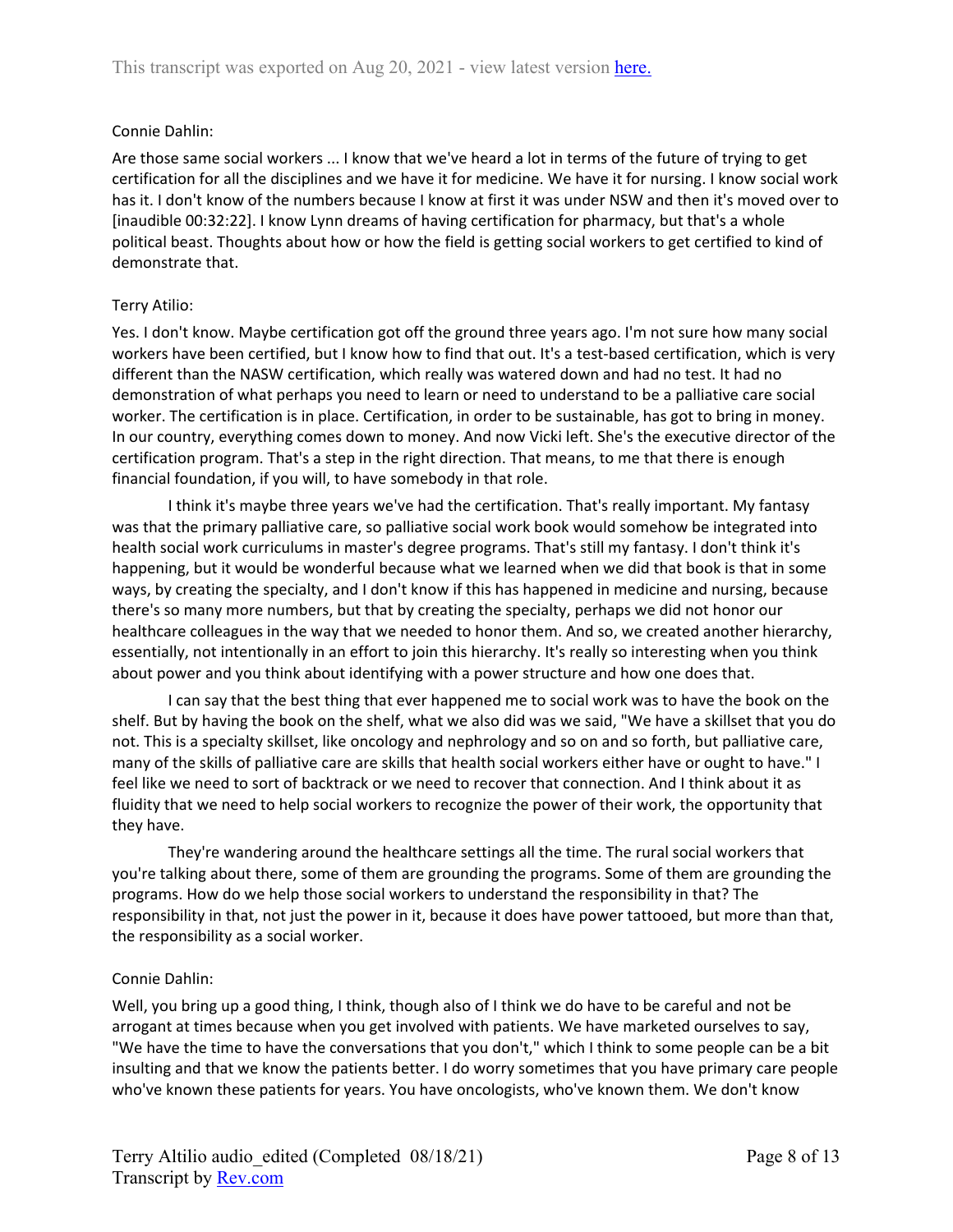them better. We know them differently and we've been allowed in quickly. And so, I do worry sometimes, that issue that you've said that we come in and pretend that we're on the white horse and going to save everything when people have been dealing with this for a long time.

And that whole issue, I think that you're bringing up in a really interesting way of palliative care does have a specialty of pain and symptom management. And the last NCP said that we have pharmacy, social work, chaplaincy, medicine and nursing, and we'll have to think about how to expand that for each time we do. But is there something that we're also trying to say, we're in this with you together. We're partnership and we're not taking over because I think that people do feel like we're a threat and I think sometimes our communication skills with our colleagues maybe are not as inclusive enough that as they should be right. It depends on your setting and what they're wanting, but I feel like that's one of the issues and I think that's what you're getting at in this primary care of how to honor the skills that if we think of palliative care is good care that we're expecting everybody to have.

And then, we need each discipline to help articulate that, What is the expected stuff? And I think the second part in, and Lynn and I are involved in this project, you mentioned early on there's this content piece that I think we all need to know that's a common base for all the disciplines. What we will do with that we both need role models in our discipline to tell us the extent of our roles and the scope. But also to start understanding that, in fact ... I can remember Terry that I was go rounding with my social worker every day of our patients and we would see them all together and have our notes and comments and then we'd come back. Now, each of us would write a different note, but we saw that patient together, we were talking with a case manager. We did all this stuff for the floor, so there was a common, really a sense of working together, rather than us just jetting around seeing different people. And sometimes I feel like that also has gotten lost as well of that partnership.

I know we say in the name of time, we are delegating people but what is that about? I don't know. It's an interesting thought. I'd be curious what your thoughts and, Lynn, I'd be curious, your thoughts as well, because I think pharmacy even has an interesting role in that.

### Dr. Lynn McPherson:

You go first, Terry.

### Terry Atilio:

Yeah. I think that I can remember going into ICUs and starting to consult on a case of a patient who may have had a primary care physician for 10 years. Nobody ever calls the primary care physician. I think that we went and we talk about fluidity and history, we need to broaden how we look at history because oftentimes the work gets totally detoured. It has a changed path when you talk to people who have history with a patient and that's the beauty for the patients and the family, I think. I think it's also the beauty for us because we are validated in the fact that these folks that we're taking care of have histories. They have stories and those stories don't begin with us. Those stories started a long, long time ago.

I think the shared work ... If you're not a narcissist. It doesn't matter what the profession is. They just need to be the center of everything. They have the most special relationship with the patient. Nobody could ever have this kind of special relationship with the patient and you put those people in a parking lot. The richness of understanding of the circumstance that you're joining. That's what we do. We join as palliative care consult services. We join with others. How you validate and discover what went before. For me, it has an amazing richness to it, amazing value. And I think also, and I don't know a lot of the data about this, I think that burnout is a really interesting thing. When you look at burnout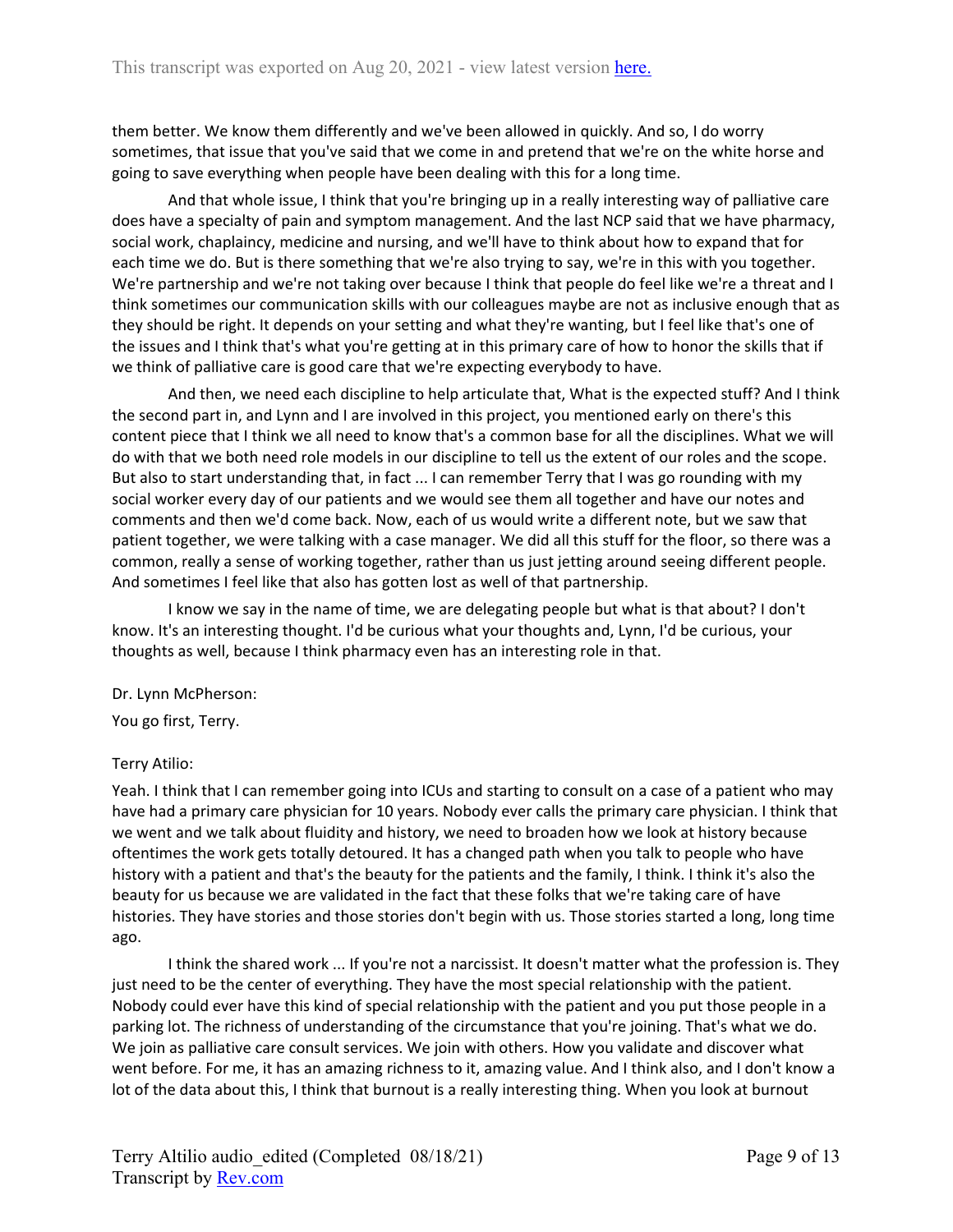with docs and nurses and social workers, there's difference in the data and so on and so forth. I have this idea that if you value process and social work is a process discipline, we are not an outcome discipline, really.

We would like to have an outcome that we can feel proud of, but the process is very important to us. How you enter the room. The first question you ask, if you ask any question at all. The process is very important and I have this idea, and that's why for me team meetings are so important, that if you can learn to value process, the outcome is important, but you don't base your moral distress on the outcome because the process was meaningful. The process was valuable. The outcome might not be what you hoped it would be, but you equalize the importance of those things. I think people would be less distressed by the work because what happens, I think, with palliative care is we were a consulting service.

I've only worked in a consulting service. That's all I know. And somebody has an idea about what we should do. They want us to get a DNR. Let's get real. A lot of times the referral it may be cloaked in quality of life, but they would like us to walk out of that room with a consent or an assent for a DNR. And so, we also have to balance all of that in terms of consultation etiquette, giving people what they think they want, enriching the work and feeling authentic and ethical about how we join with other people in terms of moving the family forward. And the whole idea of process and outcome is interesting to me because I think it may have something to do with how people do or do not feel valued in the work. Lynn, you were going to say something else about this?

### Dr. Lynn McPherson:

I was just going to say with pharmacists, I've made the comment on somebody else's podcast that we work at the big university center and the patient may want a dose of morphine or Dilaudid or whatever. Nobody ever thinks to call the community pharmacist to say, "I'm sending Mrs. Smith back to the little community here and just wanted to give you the heads up that this was really what she needs to control her pain" because the pharmacist is the most frequently encountered healthcare professional in the community. Everybody goes to the pharmacist, probably because it's free. You can get free advice. You don't have to pay any ... You don't have to give your name and get free advice. I do think it's important to loop in the pharmacist.

### Terry Atilio:

You know what's so interesting about that? When we talk about discharge planning and migraine discharge planning is a therapeutic activity. If you're talking to somebody, who's going to go into a nursing home and may never see their home again, if you don't think that that's a therapeutic activity, I don't know where you got your social work training. But we've whipped that out of people. We said, "You just do discharge planning." We've done it too, to each other. You don't just do discharge planning. Discharge planning is a therapeutic activity when we know that pharmacies don't often have these medicines. It is part of the discharge plan. In migraine, this is what I teach because I teach a lot about pain and symptom management. It is part of the discharge plan to call the pharmacy. You don't have to do it.

The family can do it. Make sure the meds are in the community, so we don't send somebody out, create a crisis that we have enough knowledge to know that there's a possibility that we're going to create. And then they bounce back and then we're into readmissions and all that data collection that people start to do. his linkage, I think, it's interesting, Lynn, because to me I was talking about linking historically, but you're also talking about linking forward. We linked to history. Who's a primary care person? Who's a person that knows this patient the best over time? Blah, blah, blah, all that kind of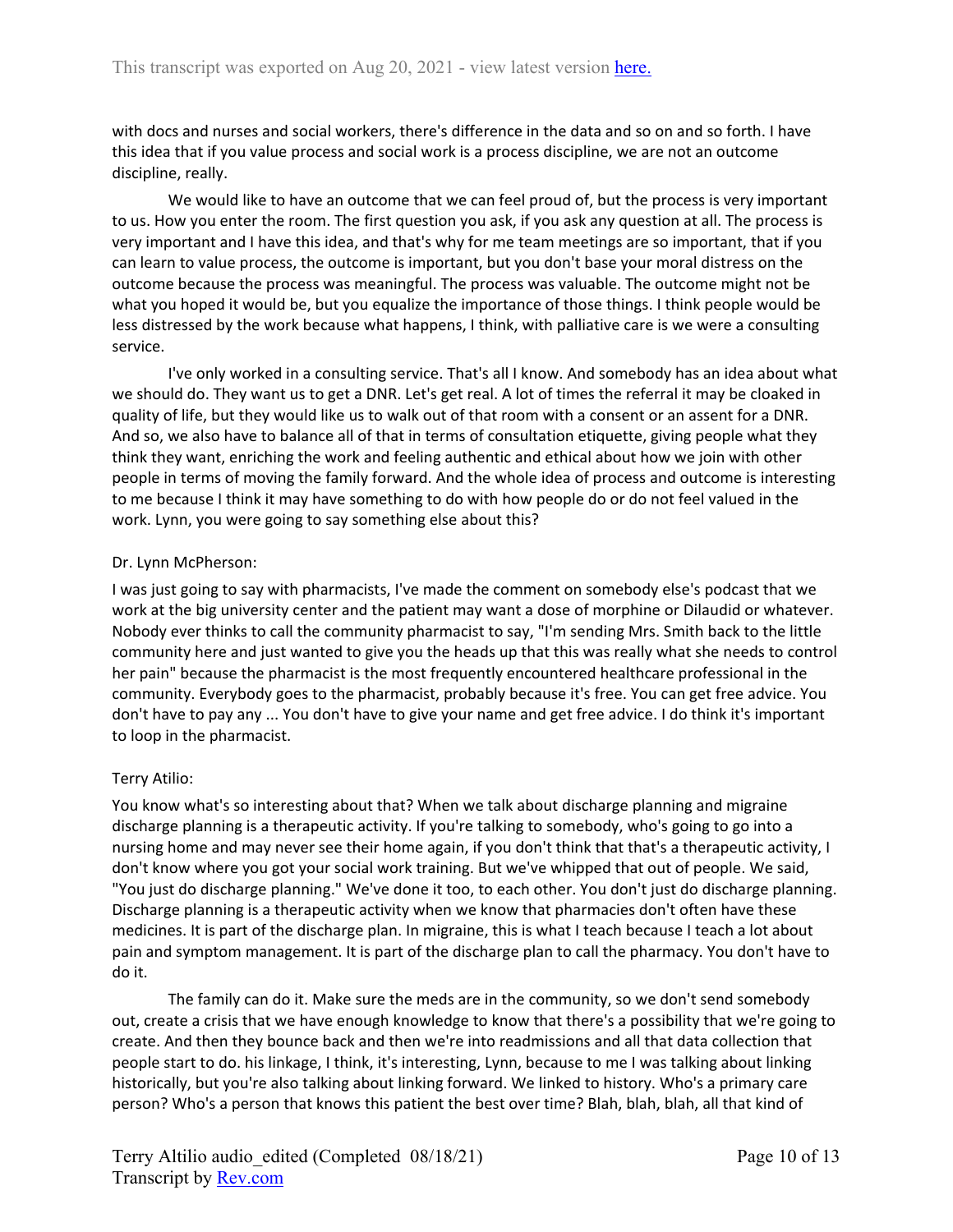stuff. And what you're talking about is linking forward. How do we make sure that this person gets what they need and has what they need when they go home?

### Dr. Lynn McPherson:

Well, they have enough stuff going on without ... We owe them a seamless transition of care.

#### Terry Atilio:

Right, right, right. That's a wonderful phrase. I don't know how close we are to being finished, but I also just want to take this opportunity to wonder, and to think about, and to ask others to think about why we keep defining what we do. I don't know if you've seen the international definition for what palliative care is. Many, many people on that committee, not one social worker. Many, many important people on that committee. And the definition came out and there are people who are unhappy with it. I don't quite understand why it is that we can't settle on a definition. And I don't know if it's because we've attached ourselves to the hospice and we need to sort of just say, "This is hospice. This is palliative care. Hospice does palliative care and it does it this way."

But I find it so interesting that we keep over and over, what are we going to call ourselves? How do we define palliative care? It's an interesting dynamic. And I don't know if it's because we don't work with a body part, so it makes it a little more complicated. I don't know or a specific disease. We don't work with a specific disease. We work with humans in circumstances. It makes me smile, but on another level I'm not sure symbolically what it means about us.

#### Connie Dahlin:

Well, I think you bring up for our students of thinking about where's our best time spent. I think reinventing the definition, we really should be thinking about the work and working together and thinking about creative parts. And I think that you've brought up this whole part about what are some of the roles that our students can be thinking of teamwork, how do they need to be working together, really thinking about what is our history, tell us in terms of moving forward. I think this whole part about moving this moral distress and really thinking about process over outcomes just feels really important for our students to be no matter what discipline they are, of really not just focusing on the business aspects, but that we are caring for human people. And I think this other part of how do we think about in bringing in everybody and in saying that everybody has some palliative care skills. Maybe they get into primary palliative care and then they get into specialty and so kind of that trajectory. I think you've really offered some really lovely themes. Lynn, do you have anything else that you can think of?

### Dr. Lynn McPherson:

I'd like to ask my very ask question of the interview. What advice, Terry, do you have for our PhD graduates as they embark on the next stage of their career with this degree under their belt?

### Terry Atilio:

Think about the setting that you're going into. You're asking that question and I'm just going to use it as an opportunity to say something that I said on the AHPM forum. We need to know the history of the institutions we're going into, the history of the palliative care team, the history of the researchers that did palliative care, what came before you, the racism history in the institutions you are going to work in. If you want to make change in a certain institution or you want to create equity, or you want to do something that's going to change the climate, the environment of what happens to marginalized folks in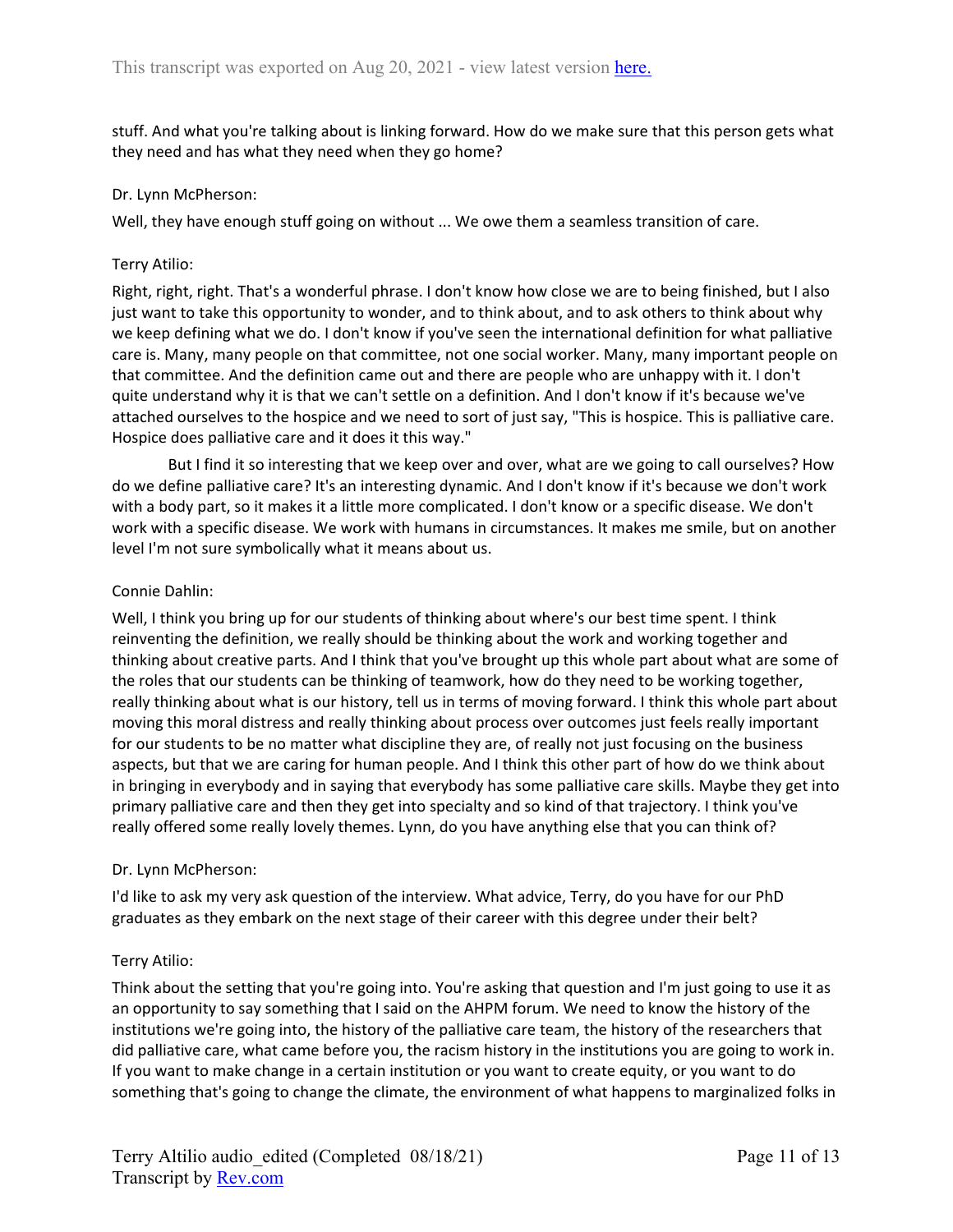the settings that you're going in, learn the history. Because if you don't know the history, you have no idea what it is that you are.

The Echo talks that are funded by Cambia. There was a chaplain, Jason, I always say, Cameron, I don't know. I think it's Cameron. It's very close his last name. And he talked about ... He's an African-American chaplain. He talked about going down to the city where he works and it's somewhere in Virginia, West Virginia, maybe. And he said, what he learned there was the fact that he was black was not sufficient to bridge relationships and we know that. Once you get past color, you want to know who's this human being I'm talking to. And he said, I had to learn the history of the institution in this community. No matter where your folks go, where your learners go, where your graduates go, they need to learn what they're walking into. It's was a great interview question. It's reversing sort of interview question.

Tell me a little bit about the history of the palliative care team in this institution or tell me a little bit about the relationship between this institution and the community and the larger community, because that will help me to know though the focus I need to have in my work or at least begin to know. Begin to imagine the focus I might need to have in my work.

Dr. Lynn McPherson:

Thank you.

## Connie Dahlin:

That is great advice, Terry. Thank you very much for spending this time with us and giving us your thoughts I will just say that it's been interesting for Lynn and I, because even the interviews of the different disciplines are so representative of where they come. Again, I think, social work process is so interesting versus all the outcomes, so thank you again for spending this time with us.

### Dr. Lynn McPherson:

Yes. [crosstalk 00:50:38].

Terry Atilio:

Thank you. Thank you for asking me and good luck in your course. It's very exciting.

Dr. Lynn McPherson:

Thank you.

Terry Atilio: Have a good day.

### Dr. Lynn McPherson:

I'd like to thank our guest today and Connie Dahlin for the continuing journey in our podcast series titled Founders, Leaders, and Futurists in Palliative Care. I'd also like to thank you for listening to the Palliative Care Chat podcast. This is Dr. Lynn McPherson and this presentation is copyright 2021, University of Maryland. For more information on our completely online master of science, PhD, and graduate certificate program in palliative care or for permission requests regarding this podcast, please visit graduate.umaryland.edu/palliative. Thank you.